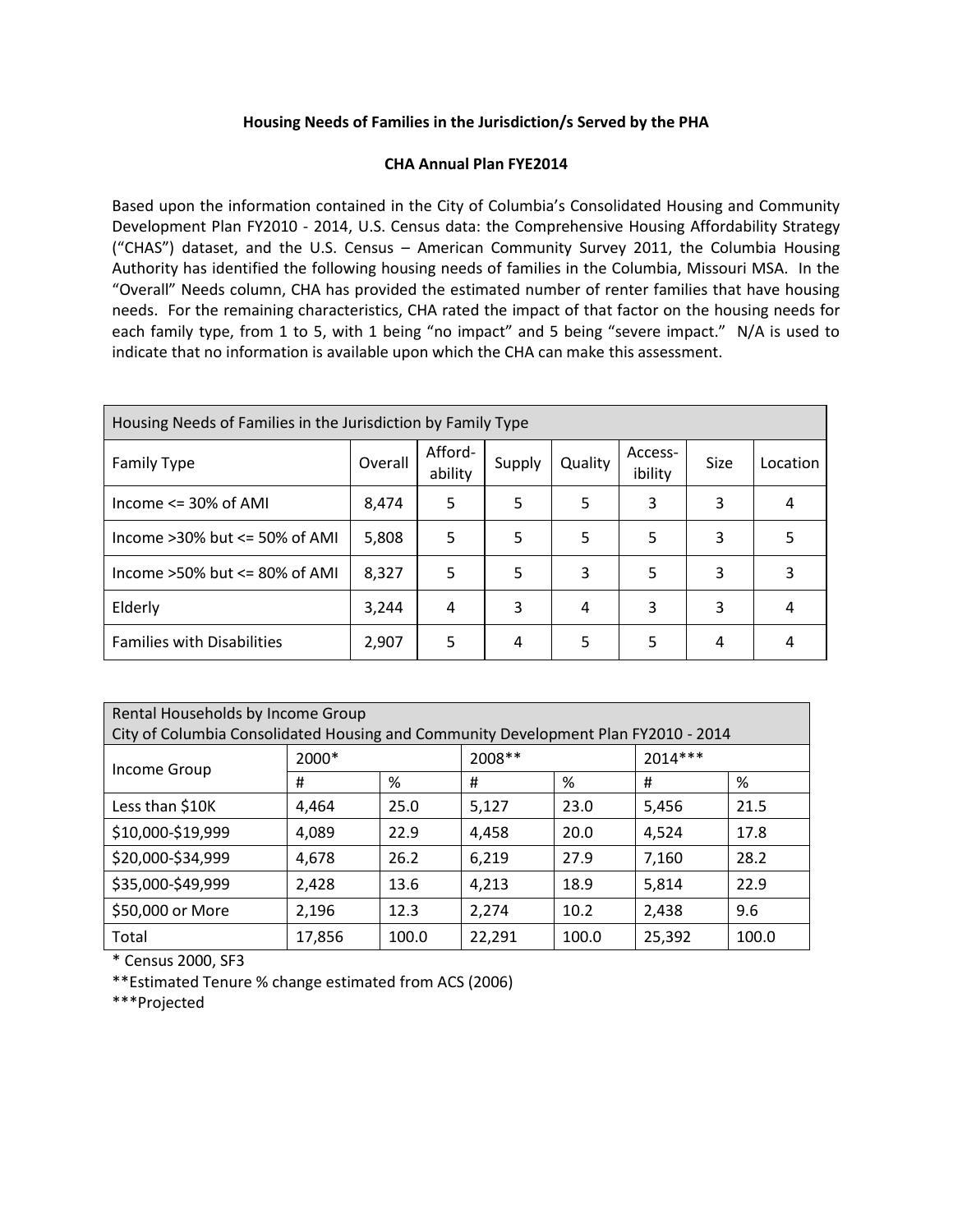| Housing Needs of Families on the Public Housing Waiting List                                                             |                                          |    |     |                     |              |     |  |
|--------------------------------------------------------------------------------------------------------------------------|------------------------------------------|----|-----|---------------------|--------------|-----|--|
| Waiting list total: 457                                                                                                  | Annual Turnover: 224                     |    |     |                     |              |     |  |
| Income Levels of Applicants                                                                                              | <b>Family Sites</b><br><b>Oak Towers</b> |    |     | Paquin Tower *      |              |     |  |
| Extremely low income <= 30% AMI                                                                                          | 324<br>91%<br>32                         |    | 78% | 52                  | 87%          |     |  |
| Very low income (>30% but <= 50%                                                                                         |                                          |    |     |                     |              |     |  |
| AMI)                                                                                                                     | 29                                       | 8% | 6   | 15%                 | 6            | 10% |  |
| Low income (>50% but <80% AMI)                                                                                           | $\overline{3}$<br>3<br>1%                |    |     | 7%                  | $\mathbf{1}$ | 2%  |  |
| * Income level total does not equal 100% because 1% of Paquin Tower applicants have a household<br>income above 80% AMI. |                                          |    |     |                     |              |     |  |
| <b>Demographics of Applicants</b>                                                                                        | # of families<br>% of total families     |    |     |                     |              |     |  |
| Families with children                                                                                                   | 47                                       |    |     |                     | 8%           |     |  |
| <b>Elderly families</b>                                                                                                  | 29                                       |    |     | 5%                  |              |     |  |
| <b>Families with Disabilities</b>                                                                                        | 102                                      |    |     | 16%                 |              |     |  |
| White                                                                                                                    | 196                                      |    |     | 32%                 |              |     |  |
| <b>Black/African American</b>                                                                                            | 239                                      |    |     | 38%                 |              |     |  |
| American Indian/Native Alaskan                                                                                           | $\overline{2}$                           |    |     | 0%                  |              |     |  |
| Asian                                                                                                                    | 6                                        |    |     | 1%                  |              |     |  |
| Hawaiian/Pacific Islander                                                                                                | $\overline{0}$                           |    |     | 0%                  |              |     |  |
| Other or Declined                                                                                                        | $\mathbf{1}$                             |    |     | 0%                  |              |     |  |
| Note: Totals for the Number of Families broken out by race will not equal the waiting list total as                      |                                          |    |     |                     |              |     |  |
| families may select more than one race when reporting their race.                                                        |                                          |    |     |                     |              |     |  |
| Housing Needs of Families on the Public Housing Waiting List                                                             |                                          |    |     |                     |              |     |  |
| Characteristics by Bedroom Size (Public<br>Housing Only)                                                                 | # of families                            |    |     | % of total families |              |     |  |
| 0 <sub>BR</sub>                                                                                                          | 100                                      |    |     | 22%                 |              |     |  |
| 1BR *                                                                                                                    | 314                                      |    |     | 69%                 |              |     |  |
| 2 BR                                                                                                                     | 23                                       |    |     | 5%                  |              |     |  |
| 3 BR                                                                                                                     | 15                                       |    |     | 3%                  |              |     |  |
| 4 BR                                                                                                                     | 5<br>1%                                  |    |     |                     |              |     |  |
| Is the waiting list closed (select one)? $\boxtimes$<br><b>No</b><br>Yes                                                 |                                          |    |     |                     |              |     |  |
| * Note: The one-bedroom waiting list for the CHA family sites is closed except for the elderly,                          |                                          |    |     |                     |              |     |  |
| persons with disabilities, and families with a working preference due to the large number of                             |                                          |    |     |                     |              |     |  |

applicants.